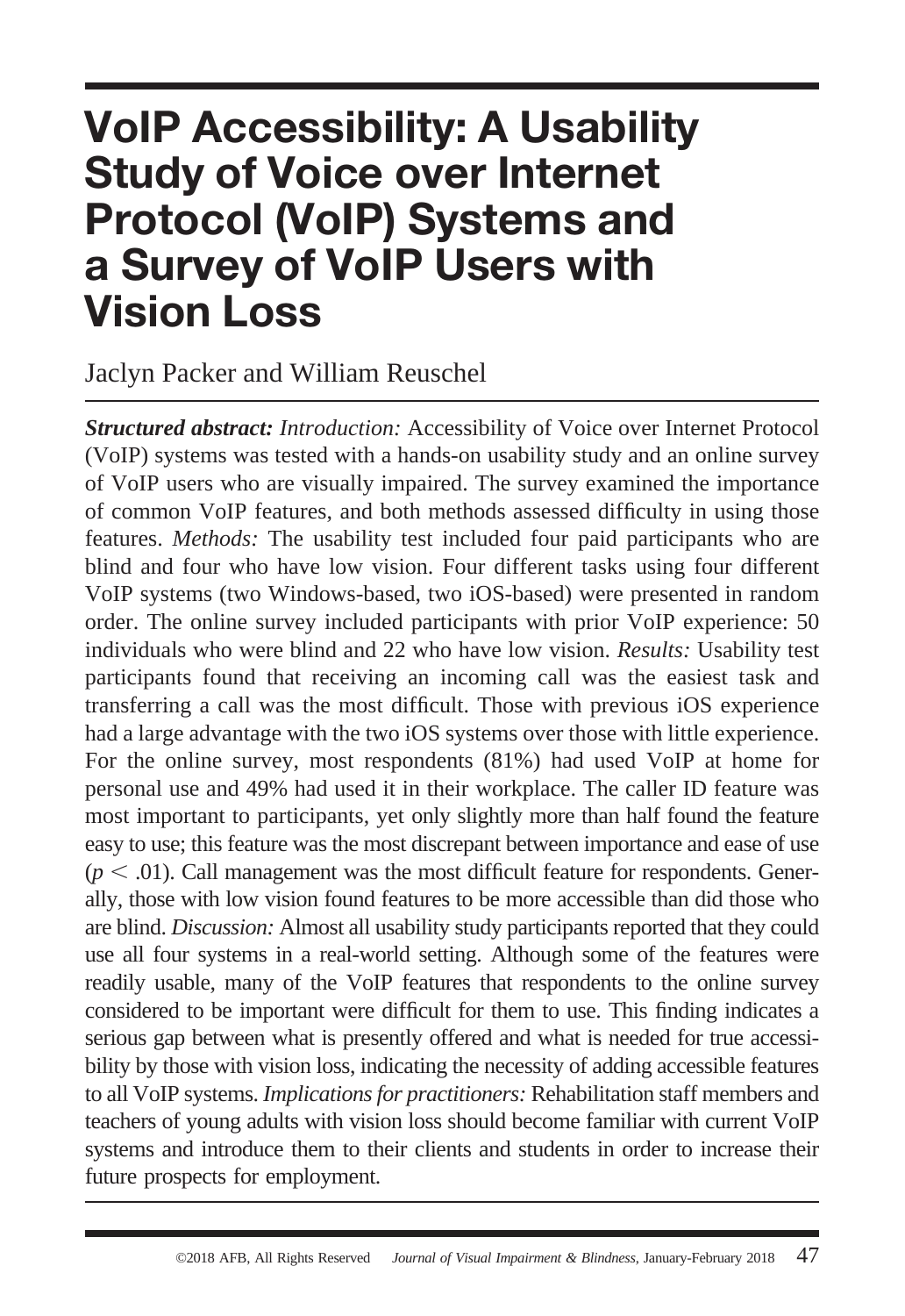**V**oIP is a technology that allows voice communication to be delivered digitally using broadband Internet connections instead of using traditional analog telephone lines. VoIP bypasses telephone service providers and is therefore less expensive. A great advantage of VoIP is the large number of features provided that are not available through traditional telephone services. VoIP is likely to replace traditional landline telephones, as it is less expensive and the quality is better than traditional telephone lines (Cuellar, 2013).

VoIP is being used more and more by businesses and for personal use. According to McCue (2012), there are 30 million people in the United States who pay for VoIP service, and the number of VoIP users is even higher because there are free VoIP services available. The number of users is expected to increase about 15% per year. Smith (2013) reports that the United States has the largest number of VoIP users in the world (34 million). Allen (2014) reports that more than threequarters of American businesses use VoIP telephones in at least one location, and that number has increased 42% in just five years. According to Kowalke (2013), approximately 30 percent of small and medium-sized companies were using VoIP in 2013.

VoIP systems need to be accessible to people with disabilities if they are to be sold to federal government offices due to Section 508 of the Rehabilitation Act, which requires that electronic and information technology be accessible to people with disabilities. Many individual states also require that their electronic and information technology be made accessible. Under the Communications Act of 1934 (as amended), VoIP services and

equipment are expected to be accessible and usable by people with disabilities.

The American Community Survey (ACS) reports 42% employment for working-age individuals with visual disabilities compared to 78% of the general population, and fewer of those with visual disabilities are employed full-time (Cornell University, 2015). One of the factors contributing to the high unemployment rate of people with visual impairments (that is, those who are blind or have low vision) may be the inaccessibility of office equipment (Burton & Huffman, 2006). Accessible technology has been shown to increase the employment opportunities of people who have vision loss (Kelly, 2011; Kelly & Wolffe, 2012; McDonnall & Crudden, 2009).

VoIP access has been shown to be used successfully by people with vision loss. Gilson & Rongqiang (2007) reported on the successful use of VoIP by Chinese students participating in courses through the Chinese branch of the Hadley School for the Blind, and the authors found that VoIP is particularly useful for distance learning. Hodges (2008) found several VoIP systems for both work and home that were accessible to people with disabilities. The VON (Voice on the Net) Coalition (2016) reported that VoIP use helped the job performance of people with disabilities, including individuals with vision loss. The National Technical Assistance Center on Blindness and Low Vision (NTAC-BVI) (2015) suggested that hardware VoIP telephones were difficult to make accessible to people with vision loss, but that "soft phones" were a good accessibility option. A *soft phone* is a software program that runs on a computer or mobile device and emulates all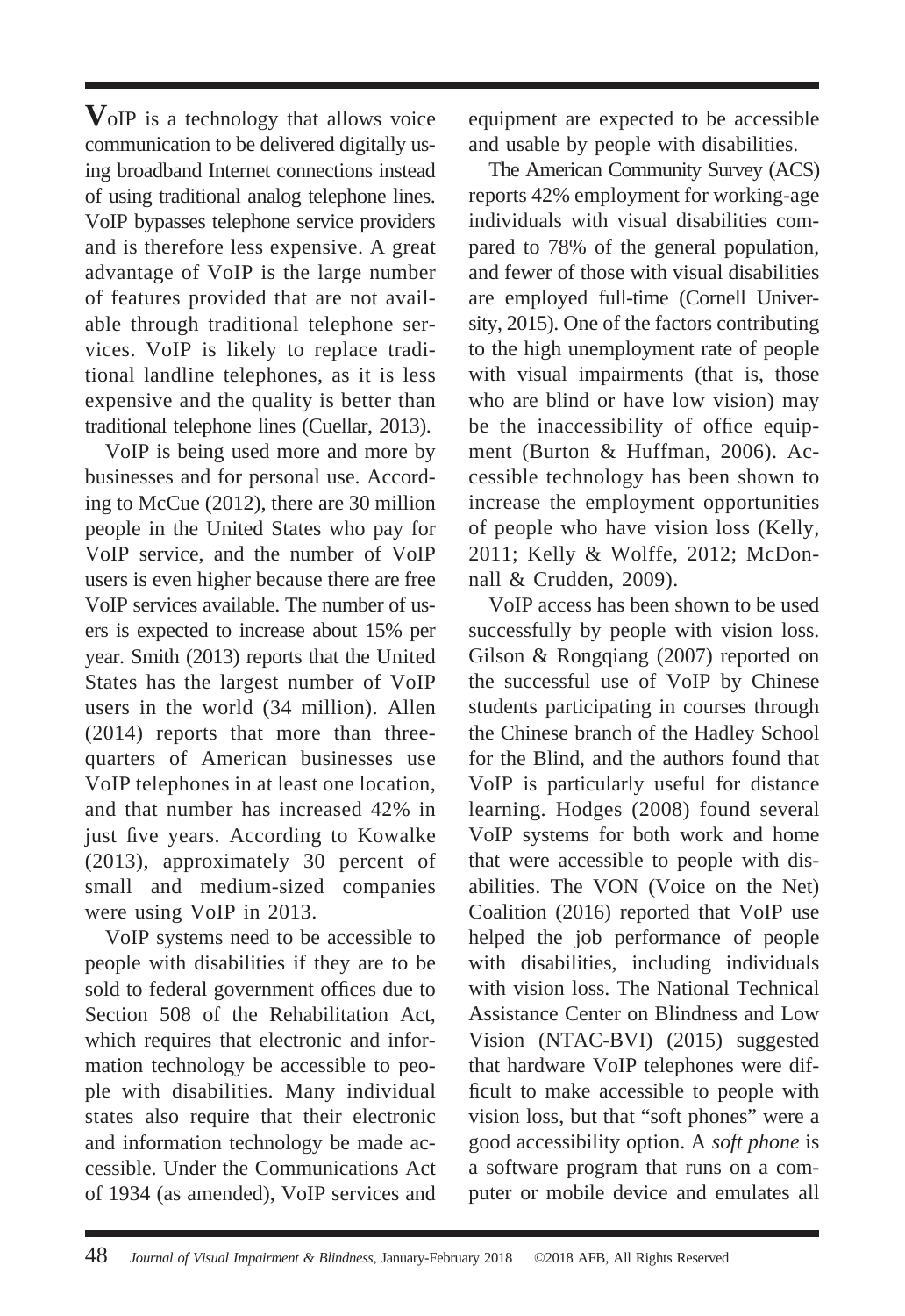of the features of a traditional hardware telephone, allowing the making and receiving of calls transmitted through the Internet. Similarly, Preece (2015) noted that soft phones were a good access solution, and identified accessibility problems with hardware VoIP telephones for people with vision loss, including low contrast, small font sizes, and buttons that change functionality depending on circumstances.

Although this paper provides evidence that people with visual impairments can use VoIP systems, the accessibility of VoIP systems in general was not addressed. The opportunity to use technology that is accessible leads to improvements in the lives of people with vision loss by increasing their opportunities for employment and job advancement (Kelly, 2011; Kelly & Wolffe, 2012; McDonnall & Crudden, 2009).

This paper reports on two phases of a study of VoIP systems: a study evaluating the usability for people with vision loss of four existing VoIP soft phones; and a survey of individuals with vision loss who have had experience with VoIP systems, in order to determine the importance of common VoIP features and to assess difficulty in using those features. The survey also included questions about the types of VoIP systems used, where they were used, and how accessible the associated system manuals were.

# **Usability study methodology VOIP SYSTEMS**

Four VoIP systems were selected for the usability study, two of which were marketed as accessible. The other two were tested by investigators to ensure that it

was possible for essential VoIP tasks to be accomplished without the use of sight (even though some users might have required training or extra time to successfully complete the tasks). The two soft phones marketed as accessible used a desktop Windows computer (Accessaphone, VTGO) and the other two used an iOS app (Linphone, 3CX). All four VoIP soft phones offer standard telephone functionality including call log, contacts, caller ID, and call transfer.

Accessaphone is software that runs on a PC in tandem with a standard hardware VoIP telephone, and it works with many VoIP vendors. It allows a user to control all standard telephone functionality. This software is designed to use keyboard shortcuts for efficient usage. Accessaphone costs \$1,500.

VTGO-508 is a Cisco VoIP telephone emulator that runs on a PC. It includes all of the telephone features in the soft phone, and does not have a companion piece of hardware. The interface mimics how the hardware telephone actually works, but allows a screen reader to read the buttons and screen information. It also incorporates keyboard shortcuts. The software works with any system compatible with Cisco IP telephones. VTGO-508 costs \$750.

The Linphone and 3CX telephone apps, both of which are free, are two examples of mainstream iOS apps that will integrate with most VoIP systems using a communications protocol called Session Initiation Protocol (SIP). On the iOS devices, the built-in screen reader Voice-Over can be used to access the features of the apps. These VoIP soft phone apps provide a dialer interface for making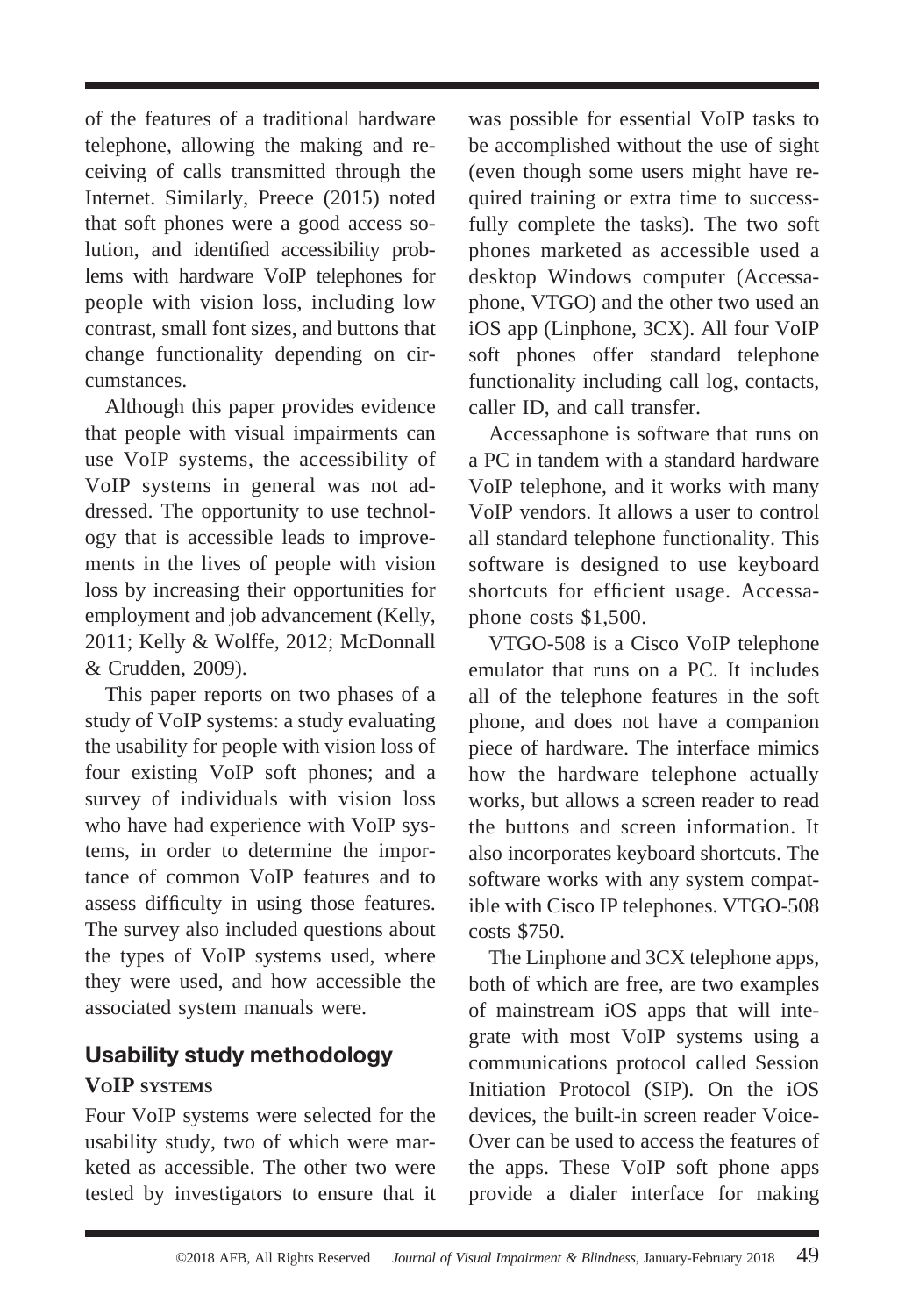VoIP calls that is similar to the built-in dialer for making calls on a cell network.

## **PARTICIPANTS**

The usability study was conducted with eight paid participants ranging in age from 23 to 76 years. Participants included four women and four men, two of whom were retired and one of whom was unemployed. The occupations of the others included editor, employment specialist, nonprofit vice president, program manager, and information specialist.

Four participants were able to read print with magnification, while four could not. For the sake of simplicity, this paper will refer to these two groups as "low vision" and "blind," respectively. All but one participant had used VoIP before the usability test, so most could make use of their prior experience in assessing the VoIP systems.

On average, participants said they had moderate to fairly high confidence when using new computer technology, moderate to fairly high levels of expertise using a Windows PC with assistive technology, and moderate to fairly high expertise with VoiceOver or Zoom on the iOS platform. The two participants who were over 70 years of age had the lowest level of experience with iOS and VoiceOver or Zoom. Approval for the usability study was obtained from the institutional review board at the American Foundation for the Blind, and informed consent was obtained from participants.

## **USABILITY STUDY PROCEDURES**

Test administrators described the four VoIP soft phones to participants, and they gave a brief explanation of what the testing procedure would be. Each participant was asked to complete four tasks on each of the four VoIP systems:

- Task 1: identify an incoming caller and answer and end the call
- Task 2: find the latest caller in the call log and call them using the call log
- Task 3: place a call using the contacts list
- Task 4: transfer a call

The order of testing the systems was randomized for each participant. Individuals were told that the tasks would be timed, but that they could take as much time as they needed for each task, and that they could ask questions at any time. Two test administrators took detailed notes as they observed the user testing and assigned success ratings on a scale from 1 (lowest) to 5 (highest), where 1 indicated the participant was not successful at the task, and 5 meant he or she was successful after asking minimal questions or completing the task independently. The test administrators compared notes after each participant completed their usability test in order to make sure they agreed on their observations and that they were each rating similarly. There were no large discrepancies, although interrater reliability was not directly tested. Participants provided their own ratings for how confident they felt while completing the tasks, using a scale from 1 to 5.

# **Usability study results**

Average overall success ratings for each of the four tasks performed were very similar to one another and ranged from 4.0 to 4.5 out of 5.0, as were the confidence ratings (3.5 to 3.9), and the number of questions asked by users (0.6 to 1.4).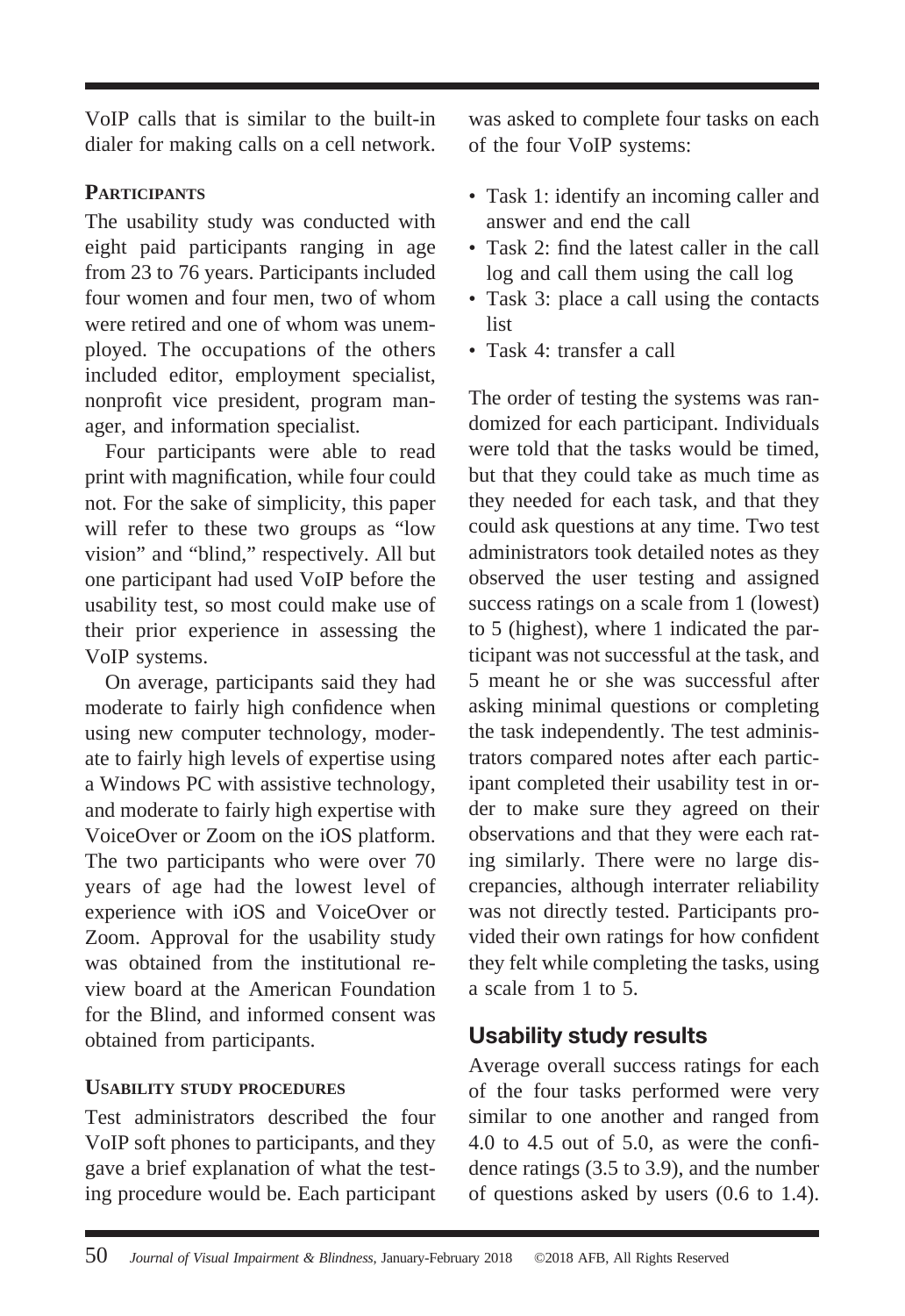*Table 1* **Average ratings, duration, and number of questions asked by participants.**

| While performing four user tasks                            | <b>Success</b><br>rate | Confidence<br>rate | Duration in<br>seconds | Number of<br>questions asked |
|-------------------------------------------------------------|------------------------|--------------------|------------------------|------------------------------|
| Task 1: incoming call                                       | 4.3                    | 3.9                | 50                     | 0.6                          |
| Task 2: call log                                            | 4.3                    | 3.6                | 96                     | 1.0                          |
| Task 3: contact list                                        | 4.5                    | 3.6                | 94                     | 1.4                          |
| Task 4: transfer call                                       | 4.0                    | 3.5                | 122                    | 0.8                          |
| While testing four VoIP systems                             |                        |                    |                        |                              |
| Linphone (iOS-based)                                        | 4.7                    | 4.1                | 65                     | 0.6                          |
| 3CX Phone (iOS-based)                                       | 4.3                    | 3.5                | 106                    | 0.7                          |
| Accessaphone (Windows-based)                                | 4.4                    | 3.8                | 92                     | 1.3                          |
| VTGO-508 (Windows-based)                                    | 3.8                    | 3.2                | 100                    | 1.2                          |
| By whether participant has low<br>vision or is blind        |                        |                    |                        |                              |
| Low vision                                                  | 4.4                    | 3.9                | 97                     | 0.3                          |
| <b>Blind</b>                                                | 4.1                    | 3.4                | 90                     | 1.5                          |
| For Windows-based systems by<br>level of Windows experience |                        |                    |                        |                              |
| Low Windows experience                                      | 3.9                    | 3.0                | 99                     | 1.3                          |
| High Windows experience                                     | 4.2                    | 3.9                | 93                     | 1.1                          |
| For iOS-based systems by level<br>of iOS experience         |                        |                    |                        |                              |
| Low iOS experience                                          | 3.8                    | 3.1                | 142                    | 1.4                          |
| High iOS experience                                         | 4.8                    | 4.2                | 59                     | 0.2                          |

However, the time it took to perform the tasks varied quite a bit, with the task of identifying and answering an incoming call taking an average of 50 seconds to perform, while the task of transferring a call took more than twice as long, averaging 122 seconds (see Table 1). These findings are supported by participants' comments that generally said receiving an incoming call was the easiest task, and transferring a call was the most difficult task. Call transfer could be performed by participants, but it was a more complex task that required more steps. Although the task is achievable by those with vision loss, training would make the task easier for participants, as would better design.

Average success ratings for VoIP systems across the four tasks were highest for LinPhone and lowest for VTGO-508,

and confidence ratings followed a similar pattern. The number of questions asked by participants was lowest for the two iOS-based telephones. Looking at the amount of time it took to complete tasks, Linphone required the least amount of time on average, while the other iOSbased telephone took the most time (see Table 1).

Participants were asked if they thought they could use each of the four systems in a real-world setting, and virtually all participants said they could, although many qualified their affirmative response by saying they would need practice or training to do so or could do so if they did not use all of the functions. Linphone had slightly more positive overall responses to use in a real-world setting, and the VTGO-508 had the least positive. Most participants thought Accessaphone would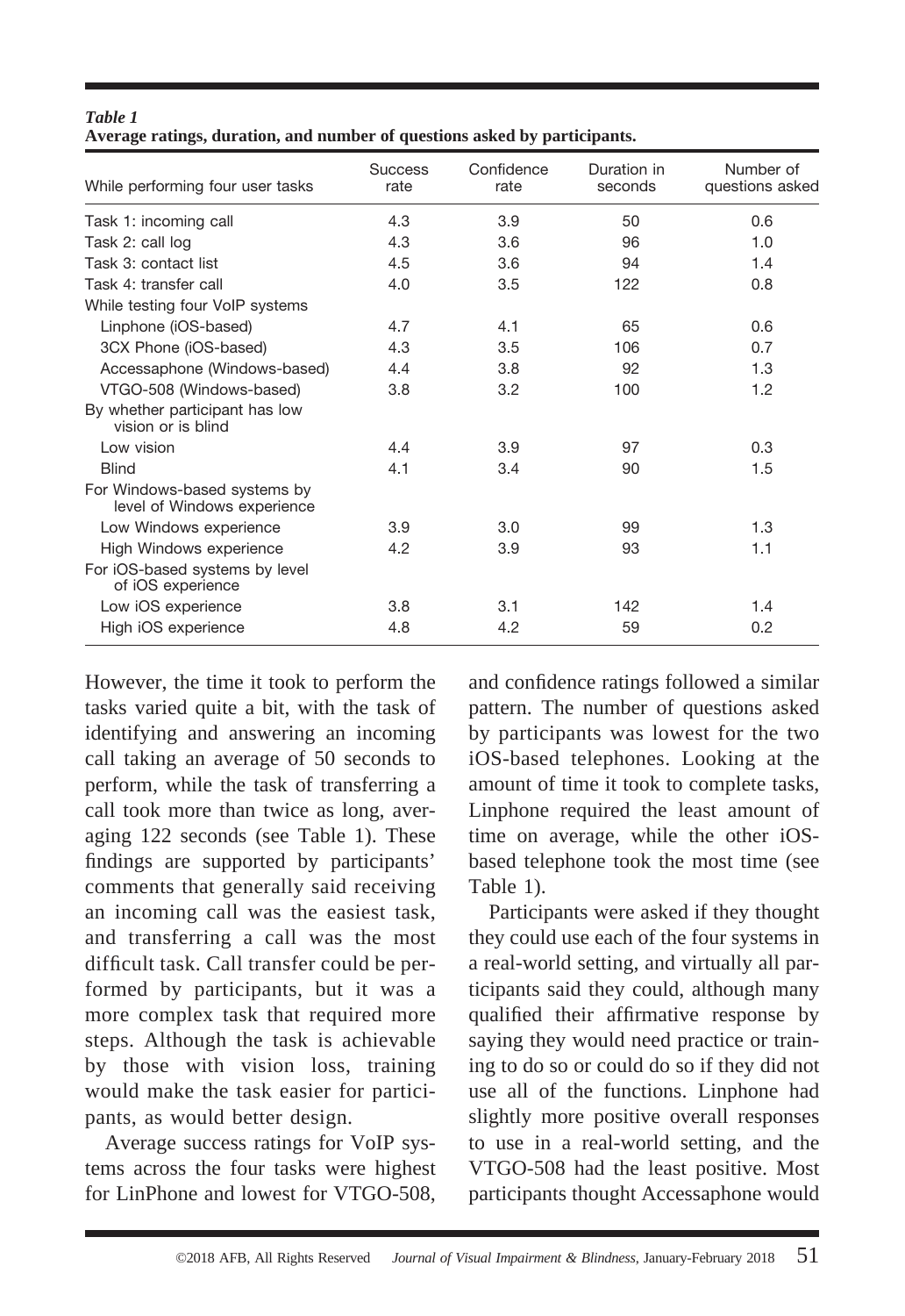be the easiest to use, and that the VTGO-508 system would be the hardest to learn. When participants were asked to choose their preferred system, Accessaphone was chosen as often as Linphone (three participants each), and VTGO-508 and 3CX were each chosen by one participant.

Comparing those participants who have low vision with those who are blind, there were only small differences in the overall averages for success rate, confidence rate, and task duration. However, the number of questions asked was greater for those who are blind (see Table 1). There was a slight preference for Linphone as the favored system for those who are blind, and a slight preference for Accessaphone for those who have low vision.

Those who had experience with using a Windows PC with assistive technology had slightly less trouble performing tasks on the two Windows-based systems, based on the ratings, duration, and number of questions asked. However, those who had experience using the iOS platform with VoiceOver or Zoom had a large advantage over those without this experience (see Table 1).

# **Survey methodology**

An online survey was developed that included nine demographic background questions and 34 questions related to VoIP use. Included was a list of 11 common features of VoIP systems, for which participants were asked to rate both ease of use and importance of each feature. Contact lists, maintained by the American Foundation for the Blind, at which the second author is employed, that were likely to include technology users with vision loss were used to e-mail individuals and invite them to participate in the survey if they had VoIP experience. An announcement was also placed in the institution's newsletter to recruit participants with VoIP experience.

Between September 2013 and January 2014, the survey was answered by 50 individuals who primarily used speech output or braille or both to read, and 22 individuals who used their remaining vision or magnification tools or both to read. For this survey, these groups will be referred to as "blind" and "low vision," respectively.

### **PARTICIPANTS**

Participants in this study included 38 women and 34 men, ranging in age from 18 to 64 years, with an average age range of 35 to 44 years. Sixty-eight percent of respondents were White, 18% were Black, 6% Asian, 4% Hispanic, and 4% were other ethnicities or multiple ethnicities. The majority of respondents were visually impaired from birth (57%), and an additional 10% were visually impaired before the age of 5 years. Almost all respondents (96%) were from the United States, with the rest from Canada.

The group was highly educated, and the largest number had completed graduate school (33%), an additional 32% had completed college, 26% had some college experience or attended technical school, and only 8% had a high school education. Almost half were working full-time (44%), 21% worked part-time, and more than a third (35%) were not employed. More than a quarter of participants had a household income of less than \$20,000 (27%), and only 13% had incomes over \$80,000. The average income range was \$20,000 to \$40,000 per year. IRB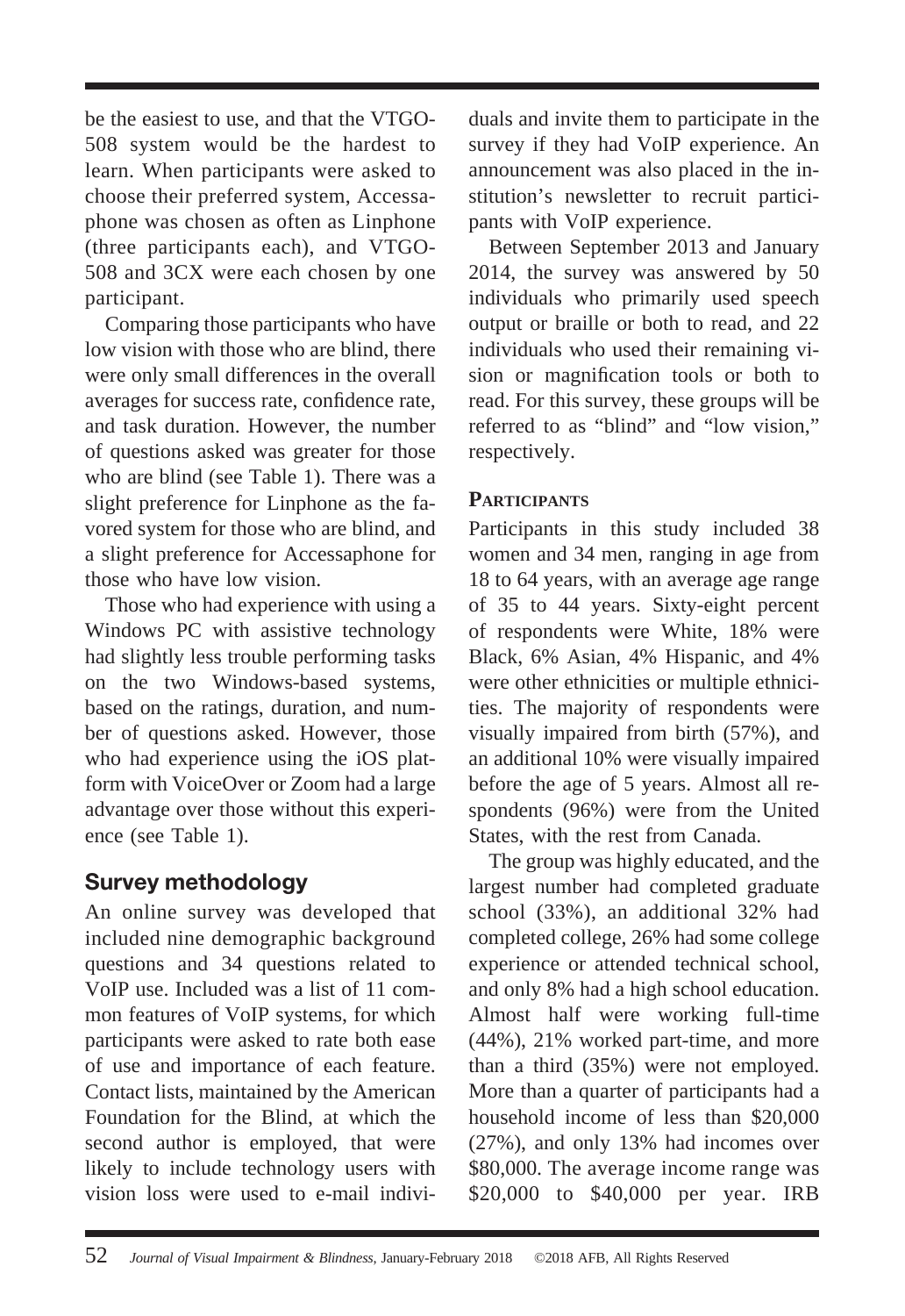approval for the online survey was obtained from the Institutional Review Board at the American Foundation for the Blind, and informed consent was obtained from participants.

## **Survey results**

### **VOIP EXPERIENCE**

Participants were asked how they accessed VoIP, were given several choices, and were allowed to choose more than one. The majority of respondents (71%) said they accessed VoIP through their computer. About half (49%) accessed VoIP through a smartphone; 46% through a traditional telephone connected to a VoIP adapter; and 23% through a special VoIP telephone.

Only a quarter had used the Cisco VoIP system (24%), and 35% of those individuals used Cisco's accessibility solution called Tenacity Accessaphone, for a total of only 8% of all respondents. Even fewer respondents had used the Avaya VoIP system (11%), and half of those respondents (50%) had used Avaya's accessible solution called Universal Access Phone Status (UAPS), for a total of only 6% of all respondents.

Respondents were asked to name the brand or model of the VoIP systems they had used. Vonage was the system cited most often (21%), followed by Skype (18%), Magic Jack (10%), and Cisco (8%). The vast majority of respondents (81%) had used VoIP at home for their personal use. Almost half of the respondents (49%) had used VoIP in their workplace. Thirty-two percent used VoIP for employment in their home and an additional 4% indicated that they had used it elsewhere.

#### **ACCESSIBILITY OF MANUALS**

Only about a quarter of participants (26%) reported that their VoIP system had a manual or user guide that was accessible. Respondents reported that the manual or user guide for their VoIP system was available in the following formats: HTML (29%), PDF (24%), plain text (14%), and Microsoft Word (6%). A third of the respondents (33%) said they did not know in what format their manual was available.

#### **IMPORTANCE OF VOIP FEATURES**

Respondents were asked to say how important they thought 11 different VoIP features were. The features were: caller ID, call transfer, call hold, call forwarding, call waiting, call log, call blocking, call management, conference call, last number dialed, and contact list or telephone book. For features that might not be obvious from their titles, a short explanation was given to respondents. For instance, for the VoIP call management feature, the survey indicated, "This feature allows you to create various rules for answering or routing incoming calls." For each feature, respondents were given a 5-point rating scale ranging from "very important" to "very unimportant."

Caller ID was the most important feature for both the blind and low vision groups (94% and 96%, respectively) (see Table 2). The next most important feature to the blind group was the contact list or telephone book (81%), although the group with low vision found this feature to be much less important. Both groups found the conference call feature to be the next most important feature (70% blind and 74% low vision). The least important features were call forwarding, call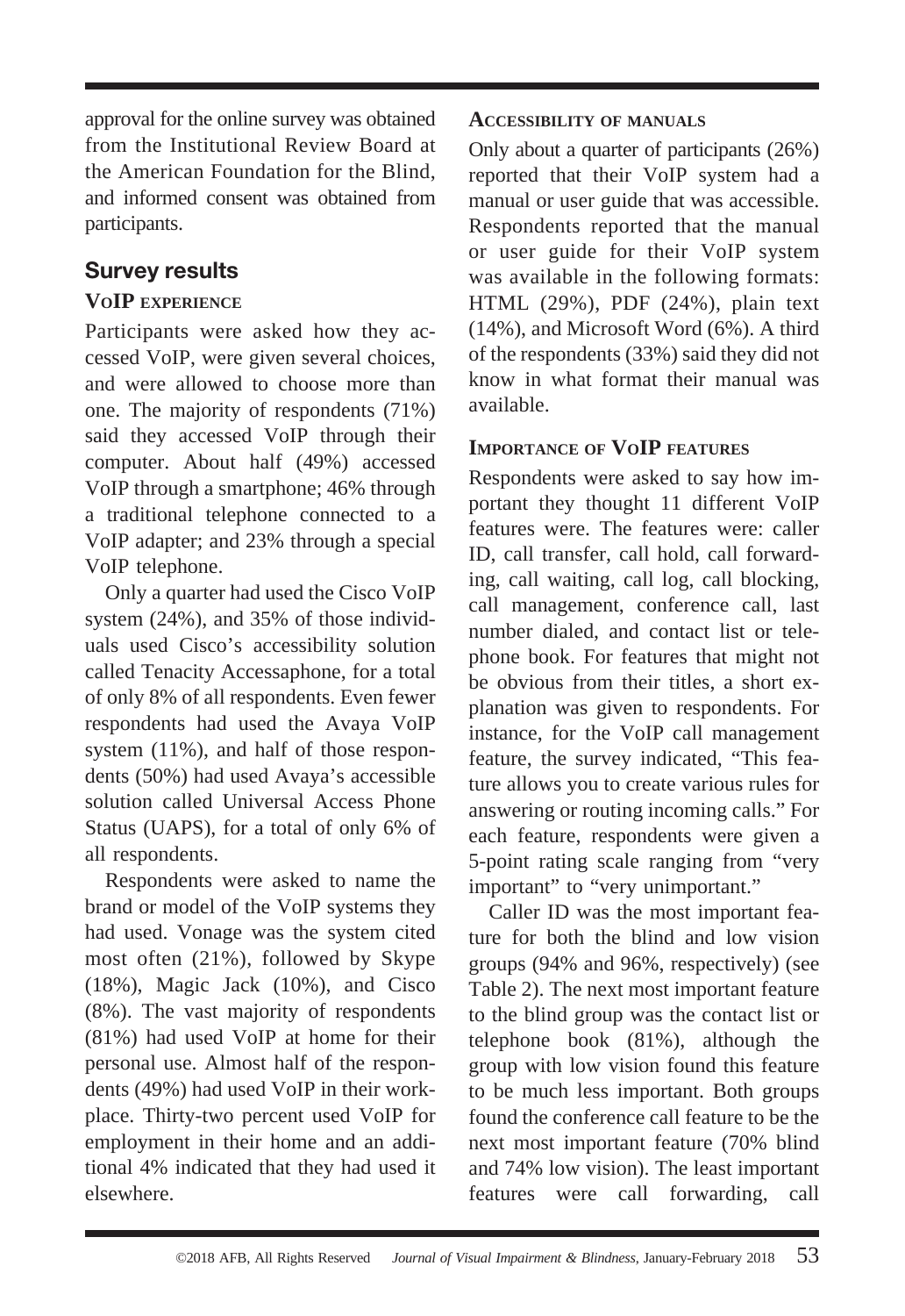|                            |                                    | <b>Blind</b>                                       | Low vision                         |                                                    |
|----------------------------|------------------------------------|----------------------------------------------------|------------------------------------|----------------------------------------------------|
| Feature                    | Very or<br>somewhat<br>easy to use | Very or somewhat<br>important to be<br>able to use | Very or<br>somewhat<br>easy to use | Very or somewhat<br>important to be<br>able to use |
| Caller ID                  | 53                                 | 94                                                 | 57                                 | 96                                                 |
| Call transfer              | 42                                 | 51                                                 | 61                                 | 58                                                 |
| Call hold                  | 56                                 | 66                                                 | 70                                 | 57                                                 |
| Call forwarding            | 48                                 | 48                                                 | 38                                 | 38                                                 |
| Call waiting               | 48                                 | 61                                                 | 69                                 | 68                                                 |
| Call log                   | 34                                 | 68                                                 | 65                                 | 65                                                 |
| Call blocking              | 50                                 | 54                                                 | 36                                 | 39                                                 |
| Call management            | 16                                 | 50                                                 | 30                                 | 40                                                 |
| Conference call            | 48                                 | 70                                                 | 56                                 | 74                                                 |
| Last number dialed         | 42                                 | 54                                                 | 58                                 | 55                                                 |
| Contact list or phone book | 50                                 | 81                                                 | 39                                 | 56                                                 |

*Table 2* **Percentage who responded that feature was easy to use vs. important to be able to use.**

management, last number dialed, and call blocking, although this is not to say they were not important features to participants; 38% to 55% of respondents felt these four features were very or somewhat important.

Comparing the blind group to the low vision group, the largest difference in importance was for contact list or telephone book (81% versus 56%, respectively), a statistically significant finding ( $p < .04$ ), followed by call blocking (54% versus 39%, respectively), which was not statistically significant. The former finding may be explained by respondents with low vision having more options to look up contacts without the use of the VoIP system. For the latter finding, those with low vision may not feel call blocking is as important as those who are blind because some may be able to see readouts that displayed the caller's name and can choose whether to answer or not; blind people with inaccessible call displays do not have that option, but might be able to get around it with call blocking.

#### **EASE OF USE OF VOIP FEATURES**

The survey asked about the ease of using the 11 features discussed in the previous section. For each feature, respondents were given a 5-point rating scale ranging from "very easy" to "very difficult." Clearly, call management was the most difficult feature to use by both blind and low vision respondents (only 16% and 30%, respectively, found it easy) (see Table 2). Findings for the ease of features show that the two groups were very different from one another, which was not the case for feature importance. Those with low vision generally found features to be more usable than did those in the blind group. For the call log feature, 65% of low vision respondents felt it was very or somewhat easy to use, versus only 34% of blind respondents (statistically significant at  $p < .02$ .) For call waiting, the figures were 69% versus 48%, respectively, which was not statistically significant. On the other hand, there were three features that blind people found to be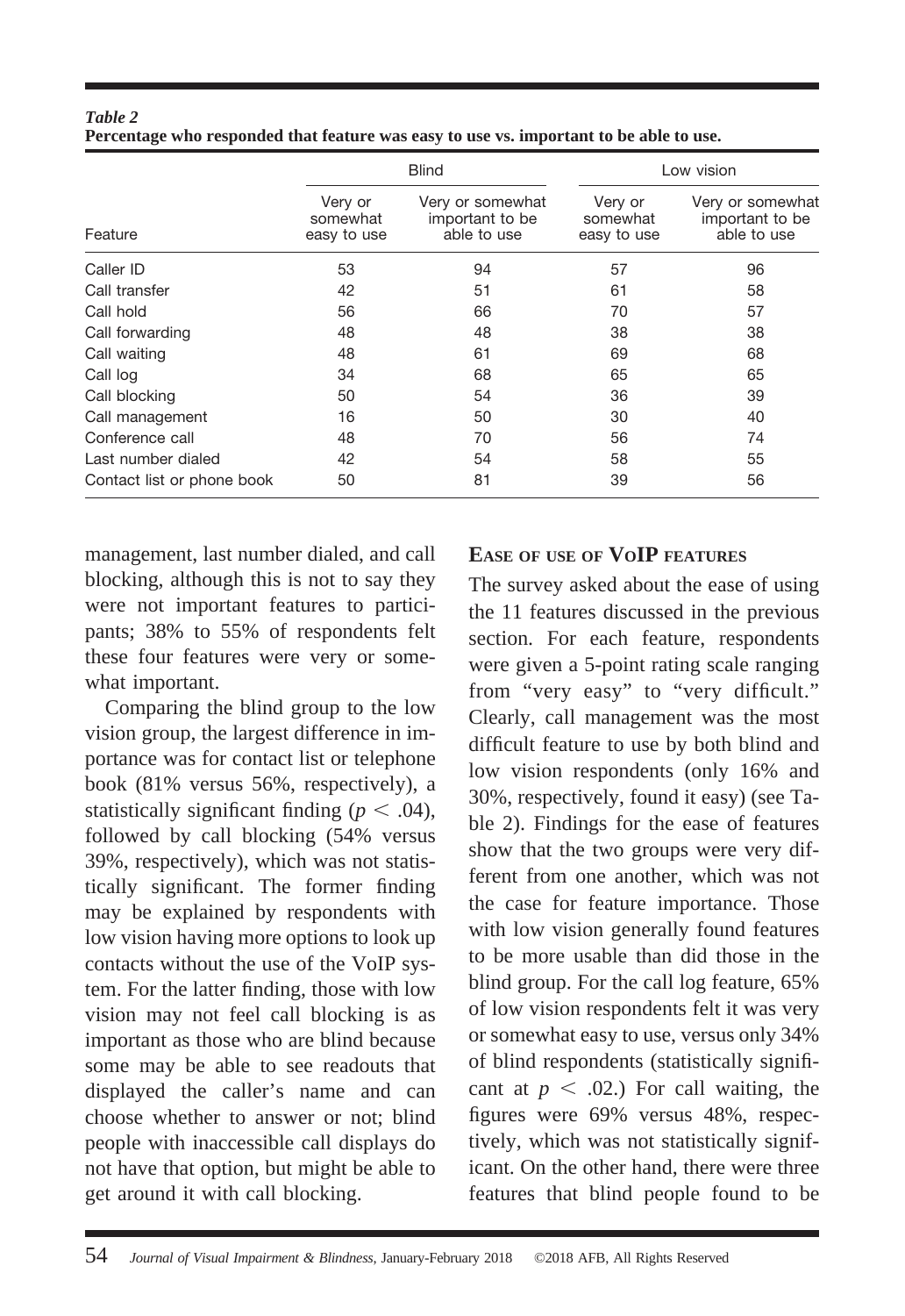#### *Table 3* **Discrepancy between importance and ease of use.**

|                                |                           | <b>Blind</b>                | Low vision                |                             |
|--------------------------------|---------------------------|-----------------------------|---------------------------|-----------------------------|
| Feature                        | Percentage<br>discrepancy | Statistical<br>significance | Percentage<br>discrepancy | Statistical<br>significance |
| Caller ID                      | 41                        | p < .001                    | 39                        | p < .008                    |
| Call transfer                  | 9                         |                             | $-3$                      |                             |
| Call hold                      | 10                        |                             | $-13$                     |                             |
| Call forwarding                | 0                         |                             | 0                         |                             |
| Call waiting                   | 13                        | p < .035                    | $-1$                      |                             |
| Call log                       | 34                        | p < .001                    | 0                         |                             |
| Call blocking                  | 4                         |                             | 3                         |                             |
| Call management                | 34                        | p < .001                    | 10                        |                             |
| Conference call                | 22                        | p < .013                    | 18                        |                             |
| Last number dialed             | 12                        |                             | -3                        |                             |
| Contact list or telephone book | 31                        | p < .001                    | 17                        |                             |

Note: Blank cells indicate a lack of statistical significance.

easier to use than those with low vision: call blocking (50% versus 36%), contact list or telephone book (50% versus 39%), and call forwarding (48% versus 38%), although these differences were not large enough to be statistically significant.

The majority of features were found to be usable by less than half of the blind participants; they found the call management feature least usable by far (only 16% found it easy), followed by the call log feature (34%), call transfer (42%), and last number dialed (42%). The call hold feature was considered the easiest to use for this group, yet only 56% found it very or somewhat easy to use. Caller ID was found to be easy by 53% and contact list or telephone book by 50%.

Four features were found to be usable by only a minority of the low vision participants: call management (30%), call blocking (36%), call forwarding (38%), and contact list or telephone book (39%). The easiest features for this group were call hold (70%), call waiting (69%), and call log (65%).

#### **EASE OF USE VERSUS IMPORTANCE**

It is important to look at the degree of discrepancy that exists between respondents' ratings of a feature's ease of use and ratings of importance. The size of these discrepancies should help manufacturers in focusing on those features that are the highest priority for making their products accessible. It is most important to make sure that the features that are important to people with visual impairments are accessible before addressing additional accessibility problems. Large differences in the direction of a feature being very important but not very usable point to the most problematic features of VoIP system accessibility. Low importance and low usability or high importance and high usability are much less problematic, as is high usability and low importance. Table 3 shows the amount of discrepancy for each feature (that is, the percentage of respondents who felt the feature was very or somewhat easy to use, subtracted from the percentage who felt it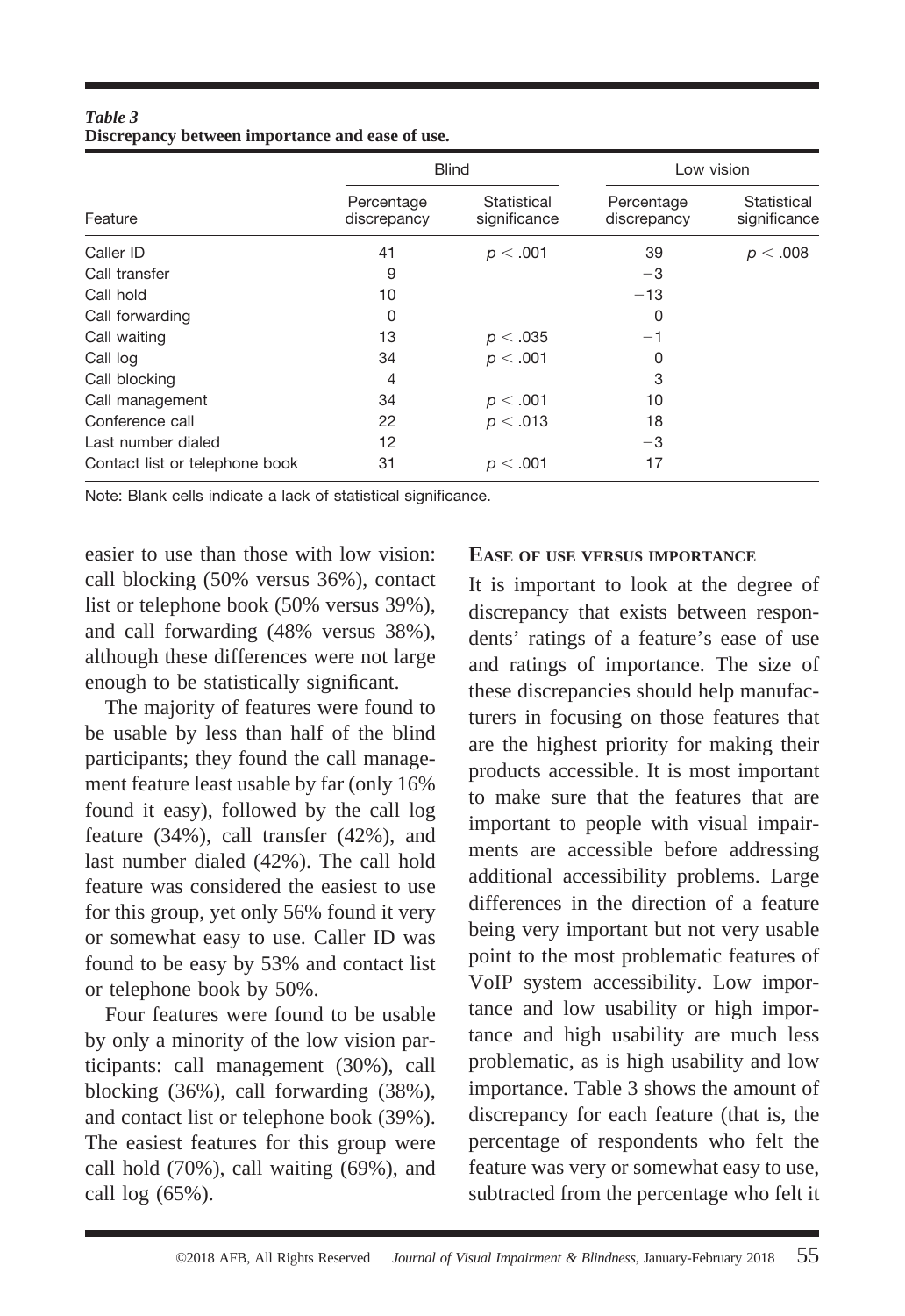was very or somewhat important). The lower the discrepancy, the more similarly respondents rated a feature's ease versus its importance. Negative discrepancies demonstrated higher usability with lower importance.

In general, discrepancies were lower for those who have low vision than for those who are blind because the former group found most features easier to use than did the latter group (therefore, larger numbers were being subtracted from importance, resulting in lower discrepancies). A McNemar Test for paired data was used to determine if there was a statistically significant difference between how likely participants were to say a VoIP feature was easy to use versus how likely they were to say that being able to use the feature was important (see Table 3).

Caller ID was, by far, the feature that was most discrepant between importance and ease of use (41% discrepancy for the blind group and 39% discrepancy for the low vision group), and was statistically significant ( $p < .001$  and  $p < .008$ , respectively). This feature was considered important to approximately 95% of all respondents, yet only slightly more than half thought it was easy to use. Other statistically significant discrepancies for the blind group included call log (34%), call management (34%), contact list or telephone book (31%), conference call (22%), and call waiting (13%).

For those with low vision, the next highest discrepancy after caller ID was conference call (18%). This group had four features for which the usability was actually rated higher than importance (negative discrepancy): call hold  $(-13%)$ , call transfer  $(-3%)$ , last number dialed  $(-3%)$ , and call

waiting  $(-1\%)$ . This was not the case for the group of blind individuals.

#### **VISUAL IMPAIRMENT AND VOIP USE**

Overall, 75% of participants reported that they had at least some degree of difficulty or limitation using the features of VoIP systems because of their vision loss. Looking separately at respondents with low vision and those who are blind, only 50% of the former reported some degree of difficulty, while a full 85% of those who are blind reported having difficulty.

Asked to describe the difficulties they experienced because of their vision loss, the most common issue for those with low vision was difficulty reading text. Blind respondents mentioned many accessibility issues, including screen reader problems, not being able to access certain features, and having to memorize layouts that kept changing. Below are some sample responses from participants (the first three from the low vision group, the remainder from the blind group).

Most of the features are not usable to me because the system we use is not accessible. However, my sighted colleagues love the system and seem to be having no problems.

My issues are related to the text size. Large print is best for me. Good contrast is important. Sometimes, the system "times out" and this is frustrating and makes me essentially start over with my task.

I can't read any of the caller ID information, the call logs, or directory. I have to commit the buttons to memory if I need to use a button and then learn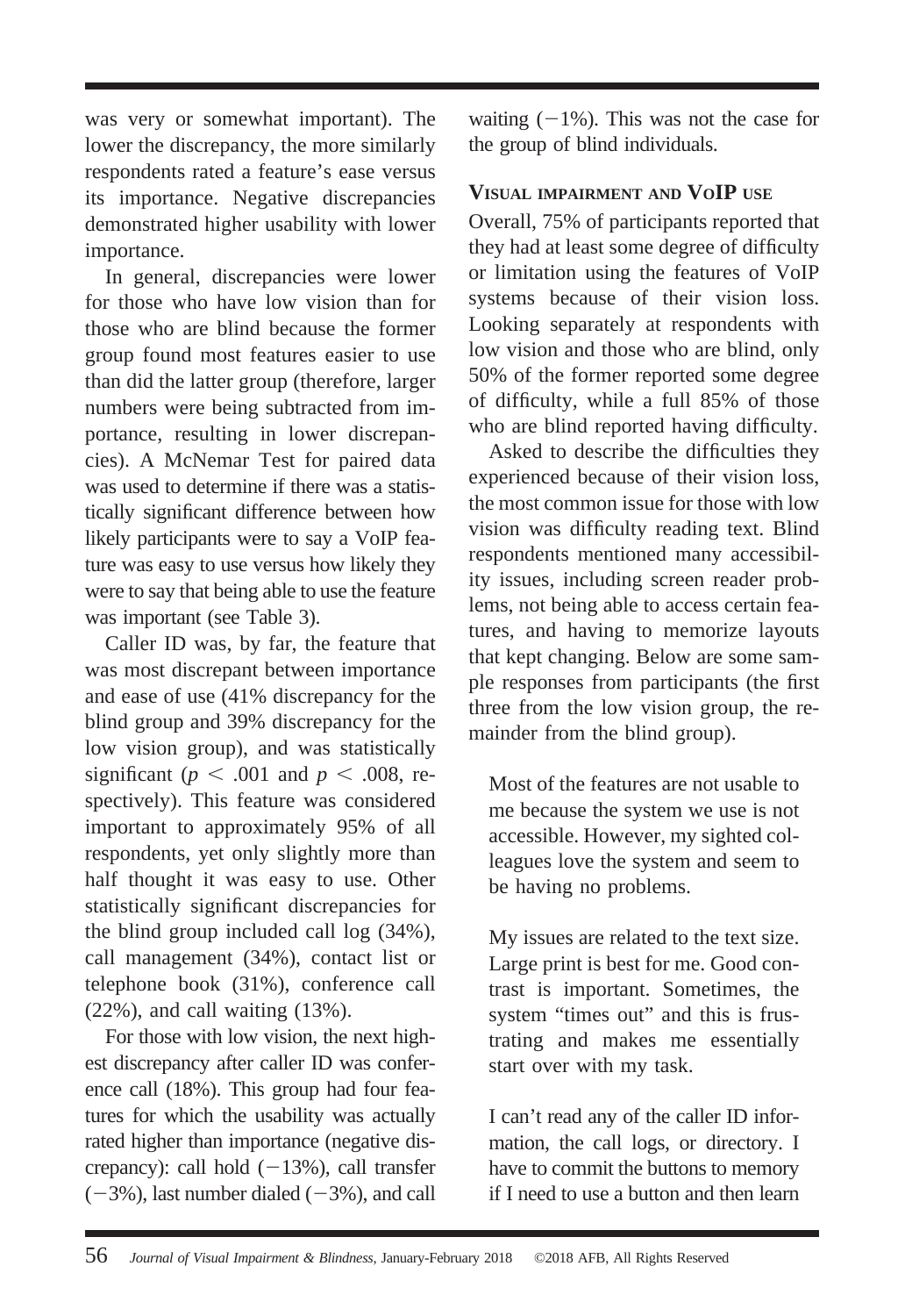how to use the buttons without being able to read the prompts.

I had to have scripts written to increase the accessibility of the Avaya system I use at work. I can only review call times and numbers with the JAWS [Job Access With Speech] cursor and cannot switch phone status reliably when on a call.

Every time a new upgrade installs I have to relearn the whole layout.

Caller ID as well as call log or history are two features which are not accessible on the carrier being used by my employer. Considering the advantages offered by VoIP, I would love to see some progress towards a more universally accessible experience.

Lack of talking caller ID is my biggest issue. It makes it difficult to manage workflow when I either have to send all calls to voicemail or answer all calls. There is no way to differentiate between internal and external calls either.

The features on the VoIP phones are more difficult to use as they are embedded in inaccessible menus and, therefore, require that you memorize the sequence of button presses.

## **Discussion**

The most popular VoIP system used by survey respondents was Vonage, followed by Skype and Magic Jack. None of the survey respondents had used any of the four systems tested in the usability study. This is not surprising, since there

are a vast number of VoIP options on the market, and Skype, Magic Jack, and Vonage are targeted to home users while the usability test targeted VoIP options more often used by businesses. There are new options constantly being made available, particularly soft phone options. The main intention of the usability study was to test whether soft phones are a viable option for people with vision loss, and the results show that they are.

Most survey respondents had used VoIP at home for personal use, and half used it in their workplaces. Of the 11 common VoIP features that survey respondents were asked about, the most important feature for all participants was caller ID.

Three-quarters of survey respondents overall reported that their vision loss caused some degree of difficulty or limitation in using the features of VoIP systems (85% of participants who are blind and 50% of those with low vision). Common problems included difficulty in reading text, screen reader problems, lack of access to particular features, and needing to memorize layouts that continually change. However, in the usability study there were few differences between the performance of those who are blind and those with low vision, other than that the former needed to ask more questions.

Call management was the most difficult feature to use according to the visually impaired survey respondents. Similarly, among those in the usability study the task of transferring a call had the lowest success and confidence ratings, and the longest duration among the four tasks performed.

The majority of features asked about in the survey were found to be usable by less than half the blind participants. Those with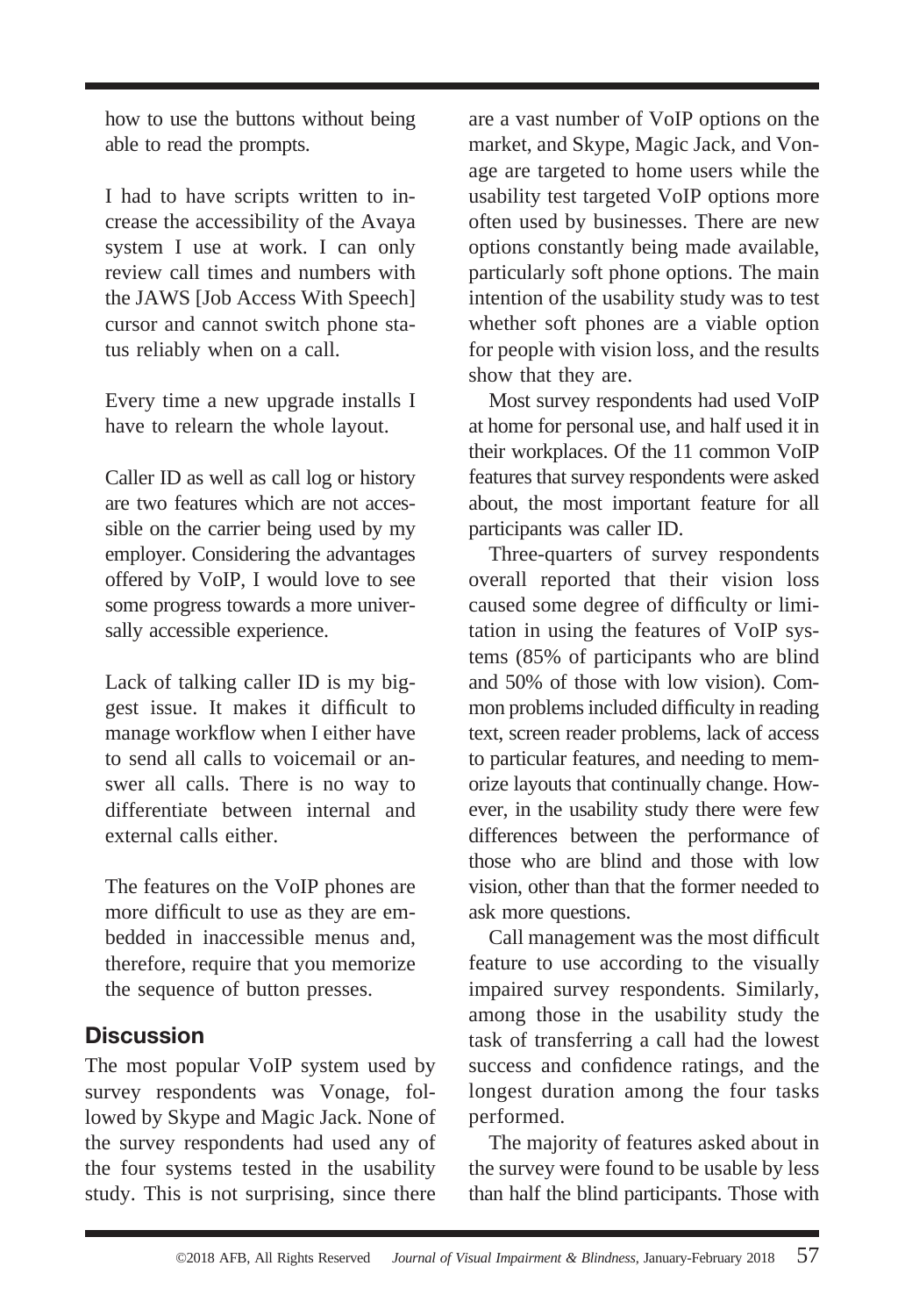low vision generally found features to be more accessible than those who are blind. The call log feature was significantly easier for the low vision survey group to use.

Among blind respondents, there were six features that showed a significantly large discrepancy between importance and ease. Participants felt these six features were very important and not very usable: caller ID, call waiting, call log, call management, conference call, and contact list or telephone book. For those with low vision, only caller ID had a significant discrepancy. Note that because there were many fewer participants with low vision, it was more difficult to find statistically significant differences. It may be that with a larger sample additional differences would be found to be significant.

Features most discrepant in the direction of high importance and low ease of use highlight the most problematic features of VoIP system accessibility. These features are the most critical to resolve in order to make VoIP systems more usable for people with vision loss.

It was surprising to find that three features appeared to be easier for blind survey participants to use than those with low vision (call forwarding, call blocking, and contact list or telephone book), although these were not statistically significant. Additional hands-on research might lead to more insight about this finding.

In the usability study, individuals who had more experience using iOS with Voice-Over or Zoom performed much better on the two iOS telephones than those with less experience. The former had a higher success rate and higher confidence, asked fewer questions, and took much less time to complete the tasks. Since the iOS soft phones work very similarly to the iOS

native calling system, those who were already proficient with iOS would be likely to have an easier time learning the soft phone. Because the usability study was conducted with only eight participants, it was limited in drawing inferences and generalizations to the larger population. Future usability studies would benefit from using a larger number of participants with vision loss.

In general, since there are many VoIP solutions to choose from, it would be advantageous for individuals to choose devices that function similarly to those they are already using. For personal VoIP use, the individual has many choices; however, in an employment situation choices may be more constricted since the VoIP system must be compatible with whatever technology is being used by the employer's information technology (IT) department. A soft phone solution should be considered over a hardware telephone, since it is likely to provide a greater number of accessible features due to the existing screen readers on desktop and mobile devices. Although compatibility may be an issue, IT departments should be expected to research and consider all options for employees in order to provide reasonable accommodations in the workplace.

#### **IMPLICATIONS FOR PRACTITIONERS**

Crudden, Sansing, and Butler (2005) believed that successful job placement depends on clients having equipment available and being given proper training before employment starts. Rehabilitation staff members working with individuals with visual impairments should become familiar with the latest VoIP equipment and understand the access issues involved, since VoIP is increasingly being used in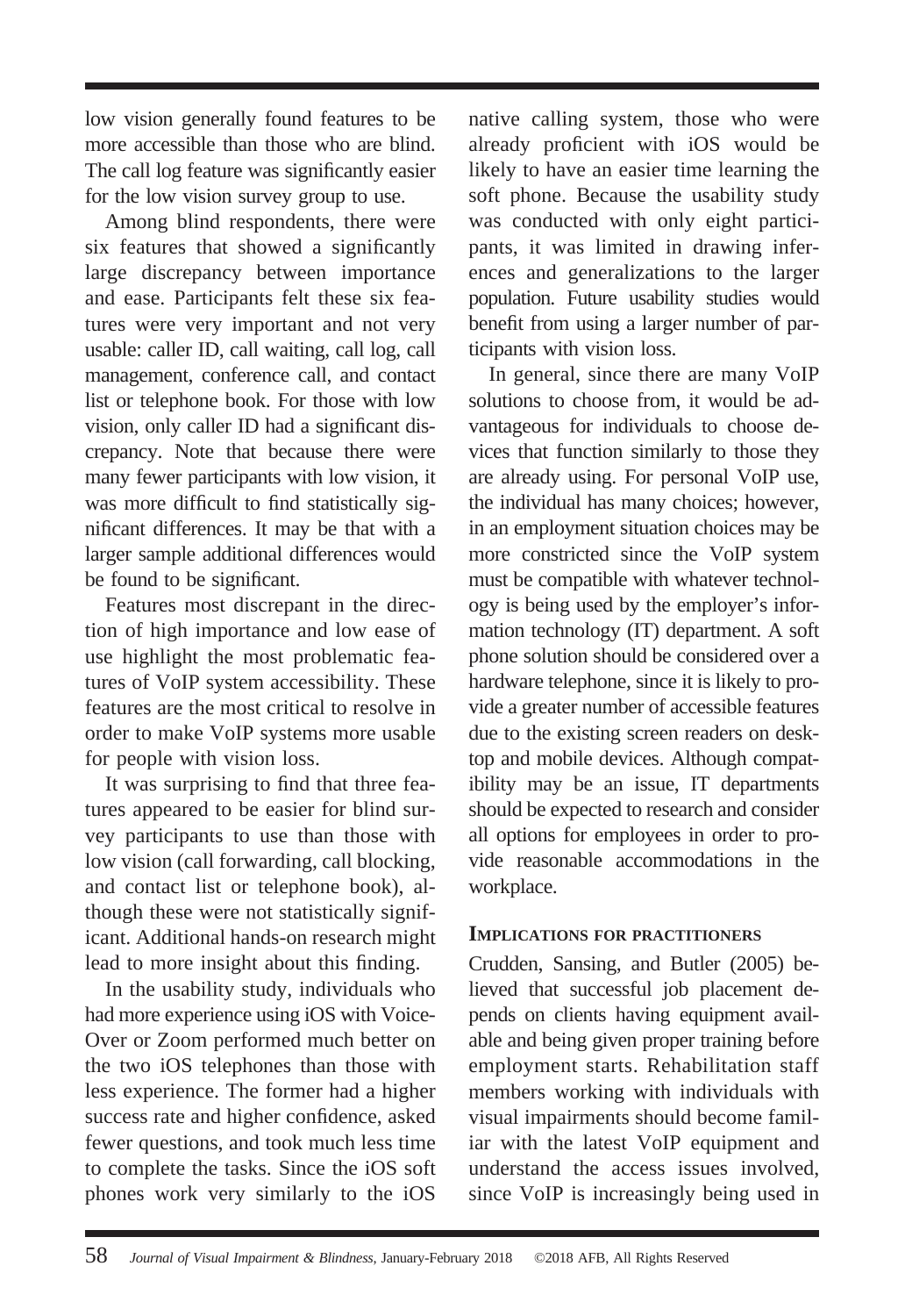the workplace and employees will be expected to be able to use this equipment and its various features to the fullest extent possible. Increased knowledge about the VoIP systems and having experience working with various systems should be beneficial to clients when seeking employment. A soft phone solution may be the best option for people who have vision loss, including soft phones that run as "apps" on a smartphone.

Those who teach young adults with vision loss should be aware of the available VoIP systems and should introduce some of them to their students. Familiarity with VoIP systems may increase their future employment prospects.

#### **CONCLUSION**

The results of the online survey point to the importance of ensuring that VoIP systems are accessible to those with vision loss, and the results of the usability study demonstrate that VoIP soft phones can successfully be used by people with visual impairments. The use of VoIP systems continues to grow, and they are increasingly being used in the workplace. In order to make sure that people with vision loss have access to the same tools as others, and to ensure that this equipment does not remain one of the barriers to employment, there needs to be a strong effort to address the usability problems identified in this study and to ensure that, going forward, all VoIP systems are fully accessible.

#### **References**

Allen, L. (2014). *Technology calling: VoIP systems becoming more ubiquitous among small business owners.* Retrieved from [http://](http://mibiz.com/item/21284-technology-calling-voip-systems-becoming-more-ubiquitous-among-small-business-owners) [mibiz.com/item/21284-technology-calling](http://mibiz.com/item/21284-technology-calling-voip-systems-becoming-more-ubiquitous-among-small-business-owners)[voip-systems-becoming-more-ubiquitous](http://mibiz.com/item/21284-technology-calling-voip-systems-becoming-more-ubiquitous-among-small-business-owners)[among-small-business-owners](http://mibiz.com/item/21284-technology-calling-voip-systems-becoming-more-ubiquitous-among-small-business-owners)

- Burton, D., & Huffman, L. (2006) Can you make me some copies, please? *Access-World, 7*(2).
- Cornell University. (2015). *2015 Disability status report: United States*. Retrieved from [http://www.disabilitystatistics.org/reports/](http://www.disabilitystatistics.org/reports/2015/English/HTML/report2015.cfm?fips=2000000&html_year=2015&subButton=Get+HTML) [2015/English/HTML/report2015.cfm?](http://www.disabilitystatistics.org/reports/2015/English/HTML/report2015.cfm?fips=2000000&html_year=2015&subButton=Get+HTML) fips=2000000&html year=2015&  $subButton = Get + HTML$  $subButton = Get + HTML$
- Crudden, A., Sansing, W., & Butler, S. (2005). Overcoming barriers to employment: strategies of rehabilitation providers. *Journal of Visual Impairment & Blindness, 99*(6), 325–335.
- Cuellar, J. (2013). *The 5 new statistics that prove VoIP is finally poised to eliminate traditional communications*. Retrieved from [http://it.toolbox.com/blogs/voip-news/the-](http://it.toolbox.com/blogs/voip-news/the-5-new-statistics-that-prove-voip-is-finally-poised-to-eliminate-traditional-communications-56873)[5-new-statistics-that-prove-voip-is-finally](http://it.toolbox.com/blogs/voip-news/the-5-new-statistics-that-prove-voip-is-finally-poised-to-eliminate-traditional-communications-56873)[poised-to-eliminate-traditional-com](http://it.toolbox.com/blogs/voip-news/the-5-new-statistics-that-prove-voip-is-finally-poised-to-eliminate-traditional-communications-56873) [munications-56873](http://it.toolbox.com/blogs/voip-news/the-5-new-statistics-that-prove-voip-is-finally-poised-to-eliminate-traditional-communications-56873)
- Gilson, C. L., & Rongqiang, X. (2007). Spanning the Pacific Ocean through voice-over Internet protocol chat with the Hadley School for the Blind–China. *Journal of Visual Impairment & Blindness, 101*(4), 232–236.
- Hodges, B. (2008). Who's on the line: Access to phone systems at work and at home. *AccessWorld, 9*(3).
- Kelly, S. M. (2011). The use of assistive technology by high school students with visual impairments: A second look at the current problem. *Journal of Visual Impairment & Blindness, 105*(4), 235–239.
- Kelly, S. M., & Wolffe, K. E. (2012). Internet use by transition-aged youths with visual impairments in the United States: Assessing the impact of postsecondary predictors. *Journal of Visual Impairment & Blindness, 106*(10), 597– 608.
- Kowalke, M. (2013). *VoIP by the numbers*. Retrieved from [http://technews.tmcnet.](http://technews.tmcnet.com/channels/hosted-softswitch/articles/356052-voip-the-numbers.htm) [com/channels/hosted-softswitch/articles/](http://technews.tmcnet.com/channels/hosted-softswitch/articles/356052-voip-the-numbers.htm) [356052-voip-the-numbers.htm.](http://technews.tmcnet.com/channels/hosted-softswitch/articles/356052-voip-the-numbers.htm)
- McCue, T. J. (2012, December 27). Google voice stays free in 2013 but VoIP is \$15 billion industry. *Forbes.* Retrieved from [http://www.forbes.com/sites/tjmccue/2012/](http://www.forbes.com/sites/tjmccue/2012/12/27/google-voice-stays-free-in-2013-but-voip-is-15-billion-industry) [12/27/google-voice-stays-free-in-2013-but](http://www.forbes.com/sites/tjmccue/2012/12/27/google-voice-stays-free-in-2013-but-voip-is-15-billion-industry)[voip-is-15-billion-industry](http://www.forbes.com/sites/tjmccue/2012/12/27/google-voice-stays-free-in-2013-but-voip-is-15-billion-industry)